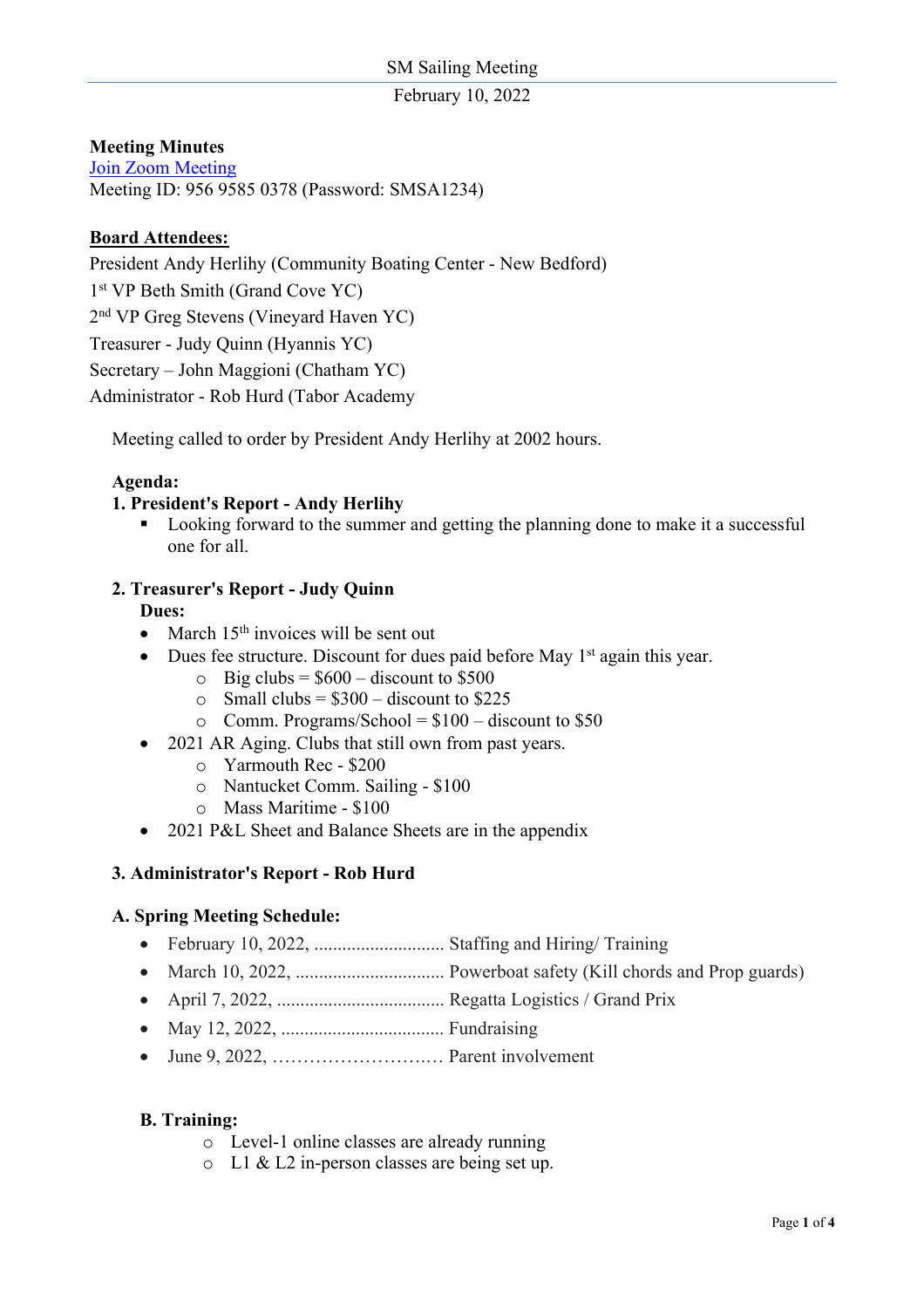# **C. SM Sailing Regattas**

- o Gill: SMSA Girls championship at Beverly YC/Tabor Academy
- o Durant Team Racing: Looking for a home Hyannis YC
- o Cumming Cup: Pleasant Bay CB (June 24-25, 2022)
- o Prosser-Ginn Adult Championship: August 20, 2022, in J/22 at Hyannis YC
- o Adult Team Racing: 7/16 and 8/13

## **D. Grand Prix 2022:**

- o Re-evaluate the GP 10-year plan.
- o Spring agenda item

### **E. Future Officers.**

- o New Second VP for August 2022
- o Nominating committee of Andy, Beth, and Greg.

### **4. Main Agenda: Staffing and Hiring/ Training**

- Too many jobs, not enough people for the jobs.
	- o Sail1Design and indeed, most candidates need housing and are international
	- o Edgartown able to rehire most of the instructors from last year.
	- o Hyannis teaches a class the teaches kids how to teach both sailing and swimming. Still want to bring in outside instructors too.
- § A robust discussion was held about recruiting and retaining instructors. See recording for more info.

With no further business, the call was adjourned at 2058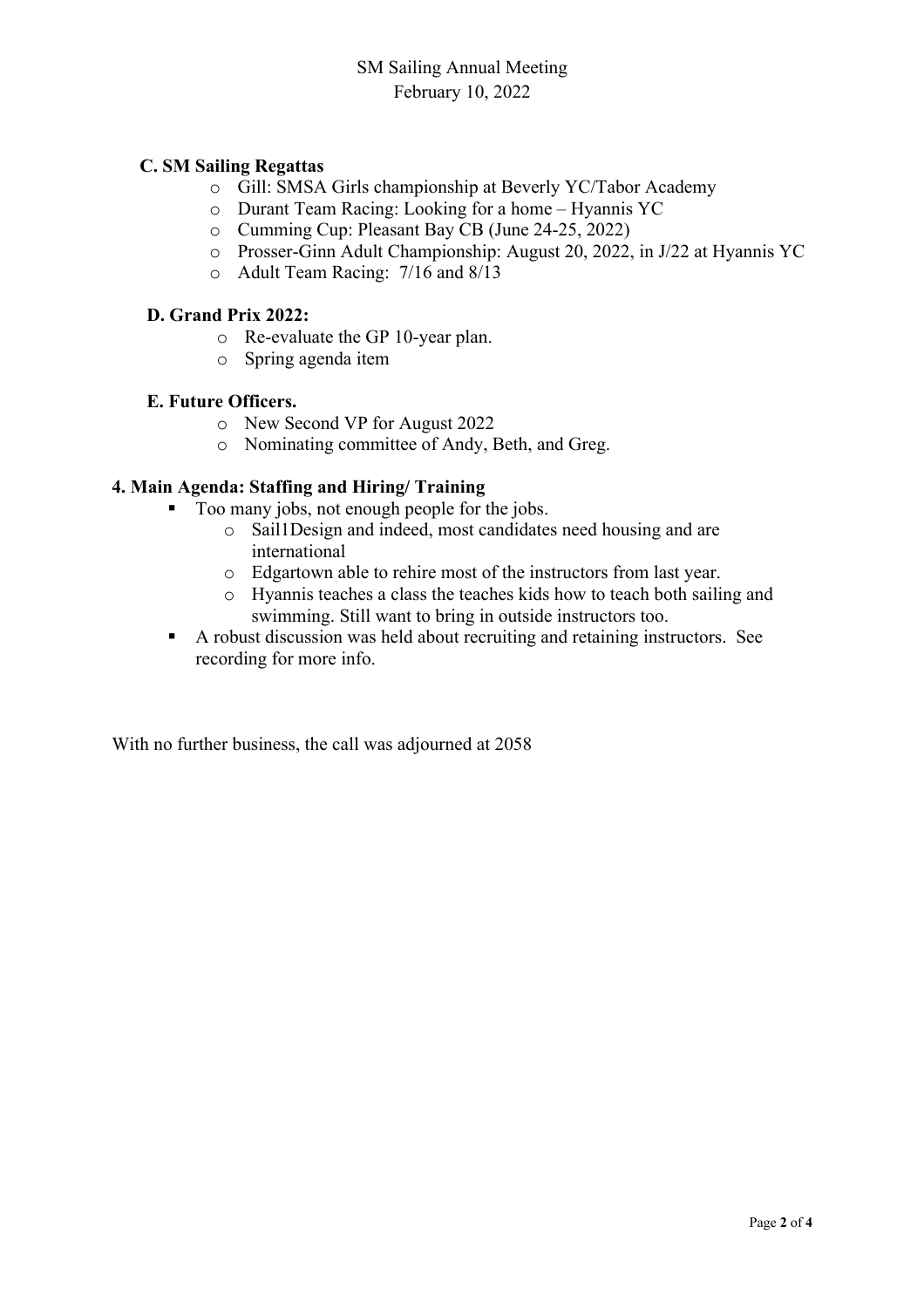# SM Sailing Annual Meeting February 10, 2022

| 8:38 AM                              | SOUTHERN MA SAILING ASSOCIATION      |              |             |
|--------------------------------------|--------------------------------------|--------------|-------------|
| 02/10/22                             | <b>Profit &amp; Loss</b>             |              |             |
| <b>Accrual Basis</b>                 | <b>January through December 2021</b> |              |             |
|                                      | Jan - Dec 21                         | Jan - Dec 20 | % Change    |
| <b>Ordinary Income/Expense</b>       |                                      |              |             |
| Income                               |                                      |              |             |
| <b>Dues</b><br>Clubs                 | 15,100.00                            | 18,300.00    | $-17.5%$    |
|                                      |                                      |              |             |
| <b>Total Dues</b>                    | 15,100.00                            | 18,300.00    | $-17.5%$    |
| Championships                        |                                      |              |             |
| <b>Entry Fees</b>                    | 5,771.50                             | 0.00         | 100.0%      |
| <b>Total Championships</b>           | 5,771.50                             | 0.00         | 100.0%      |
| <b>Total Income</b>                  | 20,871.50                            | 18,300.00    | 14.1%       |
| <b>Expense</b>                       |                                      |              |             |
| <b>Administration Expenses</b>       |                                      |              |             |
| <b>Bank Service Charges</b>          | 10.00                                | 35.00        | $-71.4%$    |
| <b>Dues and Association Fees</b>     | 350.00                               | 350.00       | 0.0%        |
| Insurance                            | 6,022.00                             | 5,913.00     | 1.8%        |
| <b>Professional Fees</b>             |                                      |              |             |
| <b>Accounting Fees</b>               | 2,136.25                             | 2,035.00     | 5.0%        |
| <b>Administrative Fees</b>           | 6,500.00                             | 6,000.00     | 8.3%        |
| <b>Total Professional Fees</b>       | 8,636.25                             | 8,035.00     | 7.5%        |
| <b>Web Site Fees</b>                 |                                      |              |             |
| <b>Website Maintenance</b>           | 3.811.08                             | 2.132.04     | 78.8%       |
| <b>Total Web Site Fees</b>           | 3.811.08                             | 2,132.04     | 78.8%       |
| <b>Total Administration Expenses</b> | 18,829.33                            | 16,465.04    | 14.4%       |
| <b>Championships Expenses</b>        |                                      |              |             |
| <b>Symposium Expense</b>             | 0.00                                 | 300.00       | $-100.0%$   |
| <b>Team Racing</b>                   | 2,357.56                             | 0.00         | 100.0%      |
| <b>Cummings Cup Expenses</b>         | 666.00                               | 0.00         | 100.0%      |
| <b>Gill Trophy Expenses</b>          | 2,241.36                             | 0.00         | 100.0%      |
| <b>Trophies</b>                      | 1,087.42                             | 982.00       | 10.7%       |
| <b>Printing &amp; Mailing</b>        | 72.89                                | 0.00         | 100.0%      |
| <b>Total Championships Expenses</b>  | 6.425.23                             | 1.282.00     | 401.2%      |
| <b>MA Annual Report</b>              | 100.00                               | 100.00       | 0.0%        |
| <b>Postage and Delivery</b>          | 159.31                               | 177.90       | $-10.5%$    |
| <b>Total Expense</b>                 | 25,513.87                            | 18,024.94    | 41.6%       |
| <b>Net Ordinary Income</b>           | $-4,642.37$                          | 275.06       | $-1,787.8%$ |
| <b>Net Income</b>                    | $-4,642.37$                          | 275.06       | $-1,787.8%$ |
|                                      |                                      |              |             |

Page 1